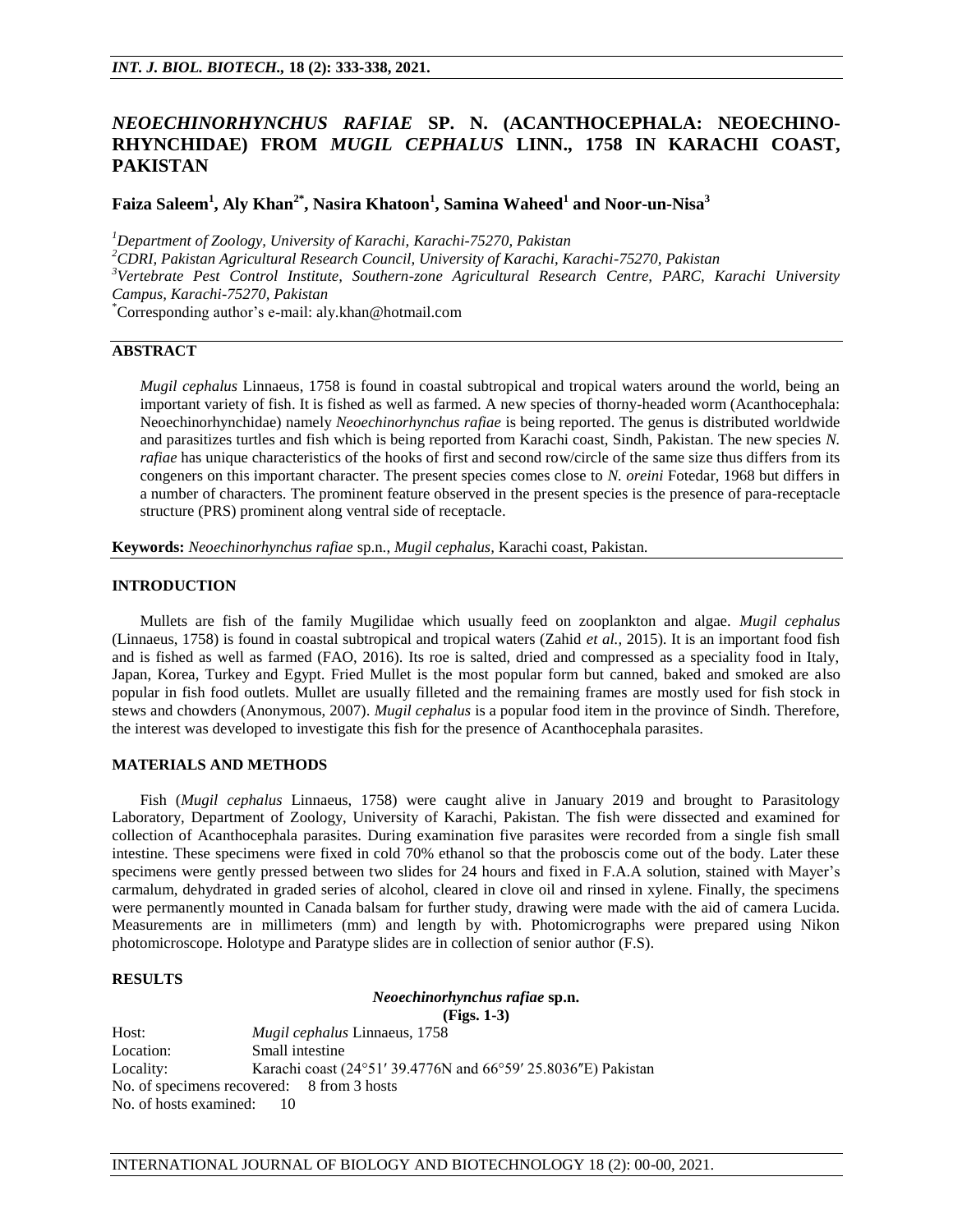

**Fig. 1.** *Neoechinorhynchus rafiae* sp.n., **a.** Entire specimen, holotype; **b.** Anterior end; **c.** Hooks enlarged; **d.** Eggs; **e.** Posterior end of female.

#### **DESCRIPTION**

Neoechinorhynchidae, Neoechinorhynchinae with characters of the genus. Trunk medium size with sexual dimorphism in common characters. Widest in testicular region in males and in females just behind proboscis receptacle. Body medium size and cylindrical. Male posterior end slightly curved. Shared characters slightly larger in females as compared to males. Giant nuclei not marked. Proboscis small in size as compared to trunk. Proboscis hooks in all the three circles with roots. Proboscis hooks of first and second circle almost same in size. Neck short. Proboscis receptacle elongated with single wall with triangular cephalic ganglion at its base. Para-receptacle structure seen along ventral side of proboscis receptacle both in male and female specimens. Eggs without polar prolongation of the fertilization membrane. Lemnisci slightly subequal and elongated.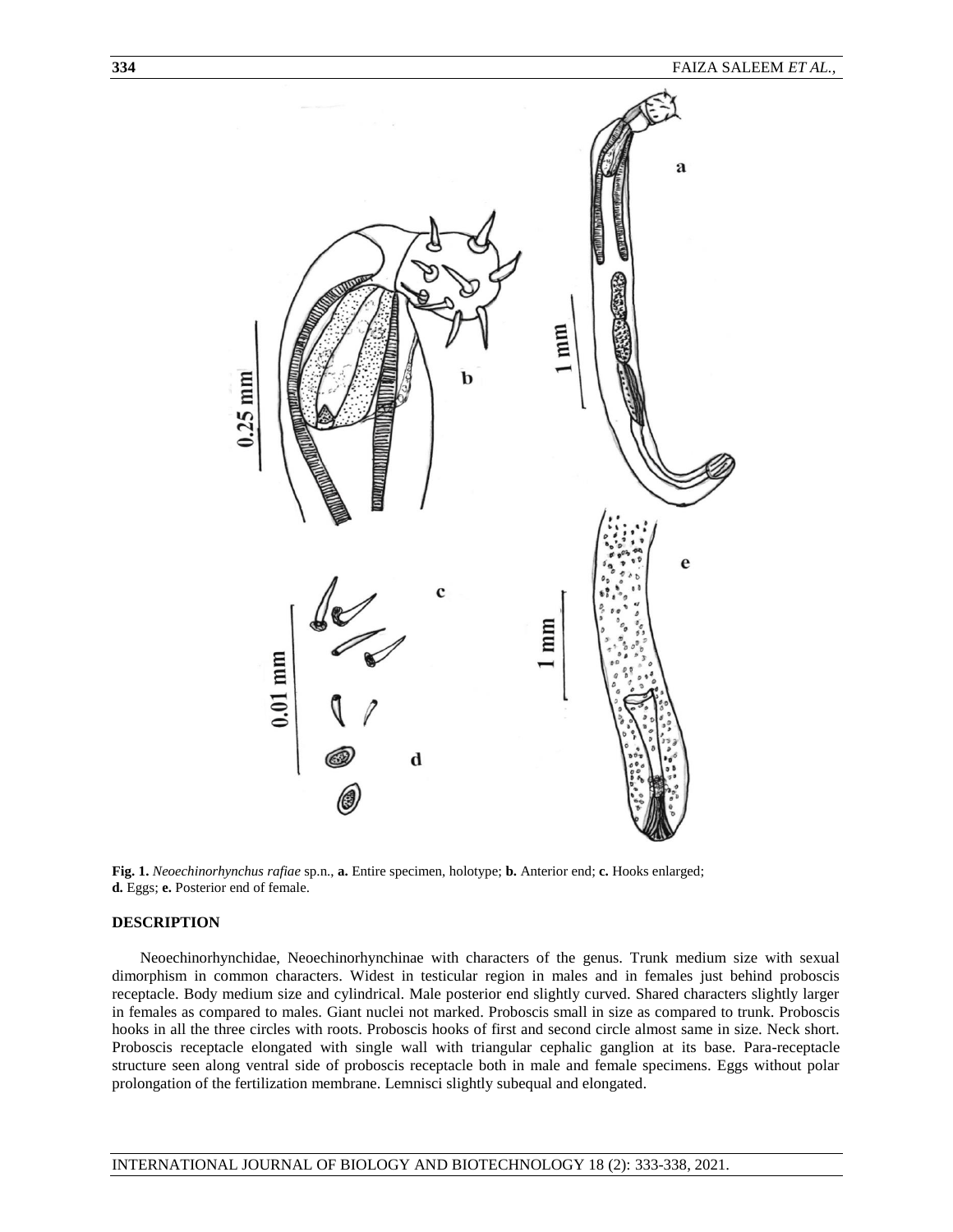

**Fig. 2:** Photomicrograph showing rows of hooks (x 400). **Fig. 3:** Photomicrograph showing anterior region of the thorny-headed worm (x 100).

**Male (based on six mature specimens).** Body size 4.0-4.6 by 0.22-0.27. Proboscis small in size measuring 0.24- 0.27 by 0.20-0.22. Hooks of first row measuring 0.013-0.015 by 0.0017-0.0019; second row 0.013-0.015 by 0.0017- 0.0018 and third row 0.0076-0.0078 by 0.0014-0.0017. Neck 0.072-0.015 by 0.18-0.23. Proboscis receptacle 0.30- 0.42 by 0.18-0.22. Lemnisci left 1.25-1.29 by 0.08-0.11. Lemnisci right 1.25-1.28 by 0.08-0.11. Testis anterior 0.31- 0.38 by 0.14-0.18. Testis posterior 0.31-0.38 by 0.14-0.18. Cement gland elongated measuring 0.38-0.42 by 0.07- 0.08. Saeftigen's pouch measuring 0.36-0.41 by 0.07-0.08. Cement reservoir elongated measuring 0.75-0.78 by 0.09-0.12. Bursa eversible measuring 0.25-0.28 by 0.16-0.19.

**Females (based on two mature specimens).** Body size 5.4-5.8 by 0.47-0.59. Proboscis 0.25-0.27 by 0.22-0.23. Hooks of the first row measuring 0.014-0.016 by 0.0017-0.0019; hooks of second row measuring 0.014-0.015 by 0.0017-0.0019 and the third row measuring 0.0077-0.0078 by 0.0015-0.0018. Neck 0.079-0.16 by 0.18-0.23. Proboscis receptacle 0.30-0.42 by 0.21-0.23. Lemnisci left 1.26-1.28 by 0.08-0.11. Lemnisci right 1.26-1.28 by 0.08-0.11. Uterus length measuring 0.90-0.95; vaginal funnel width 0.40-0.42; vulval sphincter 0.30-0.32; vaginal bulb measuring 0.36-0.39 by 0.10-0.14. Sub-terminal gonospore. Mature eggs ovoid and no polar prolongation 0.30- 0.34 by 0.15-0.18.

## **DISCUSSION**

Neoechinorhynchid life cycle in Mullets include ostracods (seed shrimp) as intermediate hosts along with crayfish and snails presumably acting as paratenic host (Merritt and Prat, 1964). Cable and Dill (1967) studied that life cycles for those neoechinorhynchids infecting mullet after considering the constituency in Acanthocephalan life cycle, probably acquire helminths from feeding on snails, ostracods and copepods.

The most striking feature in the present specimens is that in both sexes the size of first and second circle hooks are same in size. While in other species are unequal namely *N. aminulhaquei* Chandra, 1983; *N. argentatus* Chandra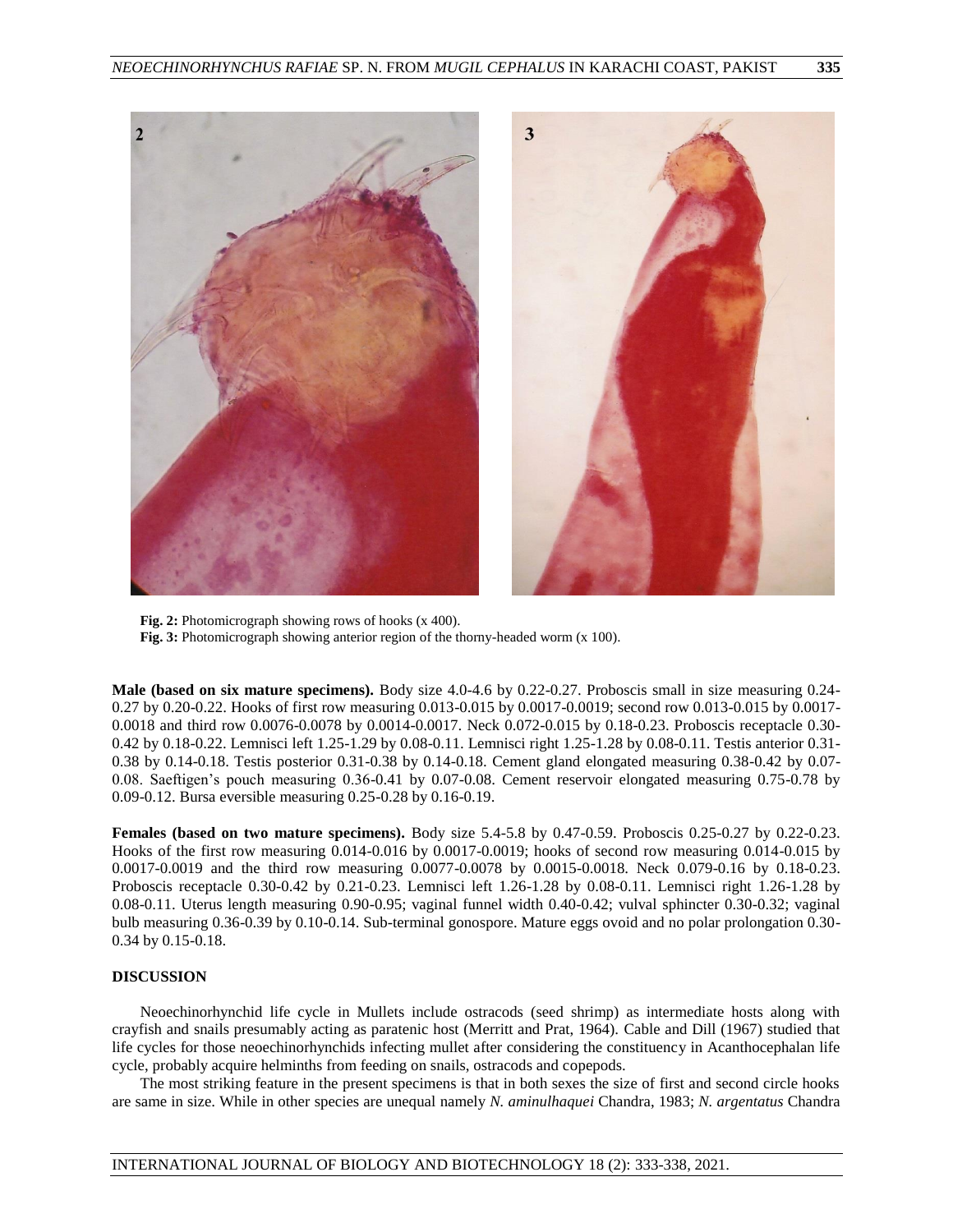*et al.,* 1987; *N. bangoni* Tripathi, 1959; *N. chilkaensis* Podder, 1937; *N. brayi* Bilqees *et al.,* 2011; *N. cirrhinae*  Gupta and Jain, 1979; *N. dattai* Golvan, 1994; *N. devdevi* (Datta, 1936) Kaw, 1951; *N. elongatus* Tripathi, 1959; *N. glyptosternumi* Fotedar and Dhar, 1977; *N. formosanus* (Harada, 1938) Kaw, 1951; *N. gibsoni* Khan and Bilqees, 1989; *N. hutchisoni* Datta, 1936; *N. johnii* Yamaguti, 1939; *N. kallarensis* George and Nadakal, 1978; *N. karachiensis* Bilqees, 1972; *N. macrorchis* Shaikh *et al.,* 2011; *N. nawazi* Naqvi *et al.,* 2012; *N. nickoli* Khan *et al.,*  1999; *N. nematalosi* Tripathi, 1959; *N. nickoli* Khan *et al.,* 1999; *N. ovalis* Tripathi, 1959; *N. rigidus* (Van Cleave, 1928) Kaw, 1951; *N. roonwali* Datta and Soota, 1963; *N. sootai* Bhattacharya, 1999; *N. topseyi* Podder, 1937 while in *N. cyanophlyctis* Kaw, 1951 they are all of equal length 0.014-0.025 long.

The present specimens comes close to *N. oreini* Fotedar, 1968 reported from *Oreinus sinuatus* from Arapat stream, Anant Nag Jammu and Kashmir, India in having equal size of first and second row of hooks but *N. oreini*  differs in having larger hooks size (0.078-0.088 by 0.073-0.085). Body size (8.0-11.75 by 0.9-1.45 male and female 11.5-16.8 by 1.2-1.7) is also larger as compared to the present species. Proboscis in present specimens is larger as compared to *N. oreini* (0.13-0.18 by 0.10-0.16). Lemnisci in present specimens are smaller as compared to *N. oreini*  (1.59-2.9 by 1.32-2.68). In *N. oreini* the difference in the testes anterior testis size (0.80-1.5 by 0.56-0.70) and posterior testis (0.69-1.4 by 0.49-0.6) have a lot of difference while in the present specimens they are almost of the same size anterior testis (0.31-0.38 by 0.14-0.18) and posterior testis (0.31-0.38 by 0.14-0.18).

In body size the present specimens are larger as compared to *N. aminulhaquei* Chandra, 1983; *N. cirrhinae*  Gupta and Jain, 1979; *N. cyanophlyctis* Kaw, 1951; *N. ovalis* Fotedar, 1968; *N. sootai* Bhattacharya, 1999; *N. nematalosi* Tripathi, 1959; *N. ovale* Tripathi, 1959; and *N. zacconis* Yamaguti, 1935.

The proboscis in present specimens is smaller as compared to *N. idahoensis* Amin and Heckmann, 1992; *N. dimorphospinus* Amin and Sey, 1996; *N. pimelodi* Brasil-Sato and Pavanelli, 1998; *N. didelphis* Amin, 2001; *N. iraqensis* Amin *et al.,* 2001; *N. qatarensis* Amin *et al.,* 2002; *N. zabensis* Amin *et al.,* 2003; *N. buckneri* Amin and Heckmann, 1992; *N. longinucleatus* Amin *et al.,* 2011; *N. colastinensis* Arredondo and Gil de Pertierra, 2012; *N. vittiformis* Smales, 2013; *N. bryanti* Smales, 2013; *N. veropesoi* Melo *et al.,* 2013 and *N. yamagutii* Tkach *et al.,*  2014.

Giant-Hypodermic nuclei are present in *N. daleri* Khan *et al.,* 2020; *N. rigidis* (Van Cleave, 1928) Kaw, 1951; *N. roonwali* Datta and Soota, 1963; *N. devdevi* (Datta, 1936) Kaw, 1951; *N. chilkaensis* Podder, 1937; *N. oreini*  Fotedar, 1968; *N. dattai* Golvan, 1994; *N. formosanus* (Harada, 1938) Kaw, 1951; *N. tylosuri* Yamaguti, 1939; *N. inermis* Brito-Porto *et al.,* 2017; *N. personatus* Tkach *et al.,* 2014; *N. ponticus* Amin *et al.,* 2020; *N. daleri* Khan *et al.,* 2020 and *N. qatarensis* Amin *et al.,* 2002 while were not observed in present specimens.

At higher magnification the para-receptacle structure (PRS) was observed which was first described by Amin *et al.* (2002) in *Neoechinorhynchus qatarensis* from the marine blue-barred flame parrot fish, *Scarus globban* Forskal, 1775 in Qatari waters of Arabian gulf. The para-receptacle structure (PRS) prominent along ventral side of receptacle, connecting anteriorly to body wall as earlier described by Amin *et al.* (2007) later reported that PRS as an oblong capsule enclosing a column of nucleated core (NC) cells appeared lighter coloured as compared to darker walls of PRC. It is believed that in North American continent has the largest number of species known in this genus (Amin, 2002).

Due to morphological and morphometric differences between the present specimens and earlier described species of the genus *Neoechinorhynchus* Stiles and Hassall, 1905 a new species *N. rafiae* is proposed. Name of the new species is in honour of Dr. Rafia Rehana Ghazi a distinguished Parasitologist of Pakistan.

#### **REFERNCES**

- Amin, O.M. (2001). *Neoechinorhynchus didelphis* sp.n. (Acanthocephala: Neoechinorhynchidae) from the Redfin Pickerel, *Esox americanus*, in Georgia, U.S.A. *Comp*. *Parasitol*., 68: 103-107.
- Amin, O.M. (2002). Revision of *Neoechinorhynchus* Stiles and Hassall, 1905 (Acanthocephala: Neoechinorhynchidae) with keys to 88 species in two subgenera. *Syst. Parasitol.,* 53: 1-18.
- Amin, O.M. and O. Sey (1996). Acanthocephala from Arabian Gulf fishes off Kuwait, with descriptions of *Neoechinorhynchus dimorphospinus* sp. n. (Neoechinorhynchidae), *Tegorhynchus holospinus* sp. n. (Illiosentidae), *Micraacanthorhynchina kuwaitensis* sp. n. (Rhabdinorhynchidae), and *Slendrorhynchus breviclaviproboscis* gen. n., sp. n. (Diplosentidae); and key to species of the genus Micracanthorhynchina. *J. Helminthol. Soc. Wash.,* 63: 201-210.
- Amin, O.M. and R.A. Heckmann (1992). Description and pathology of *Neoechinorhynchus idahoensis* n. sp. (Acanthocephala: Neoechinorhynchidae) in *Catostomus columbianus* from Idaho. *J. Parasitol.,* 78: 34-39.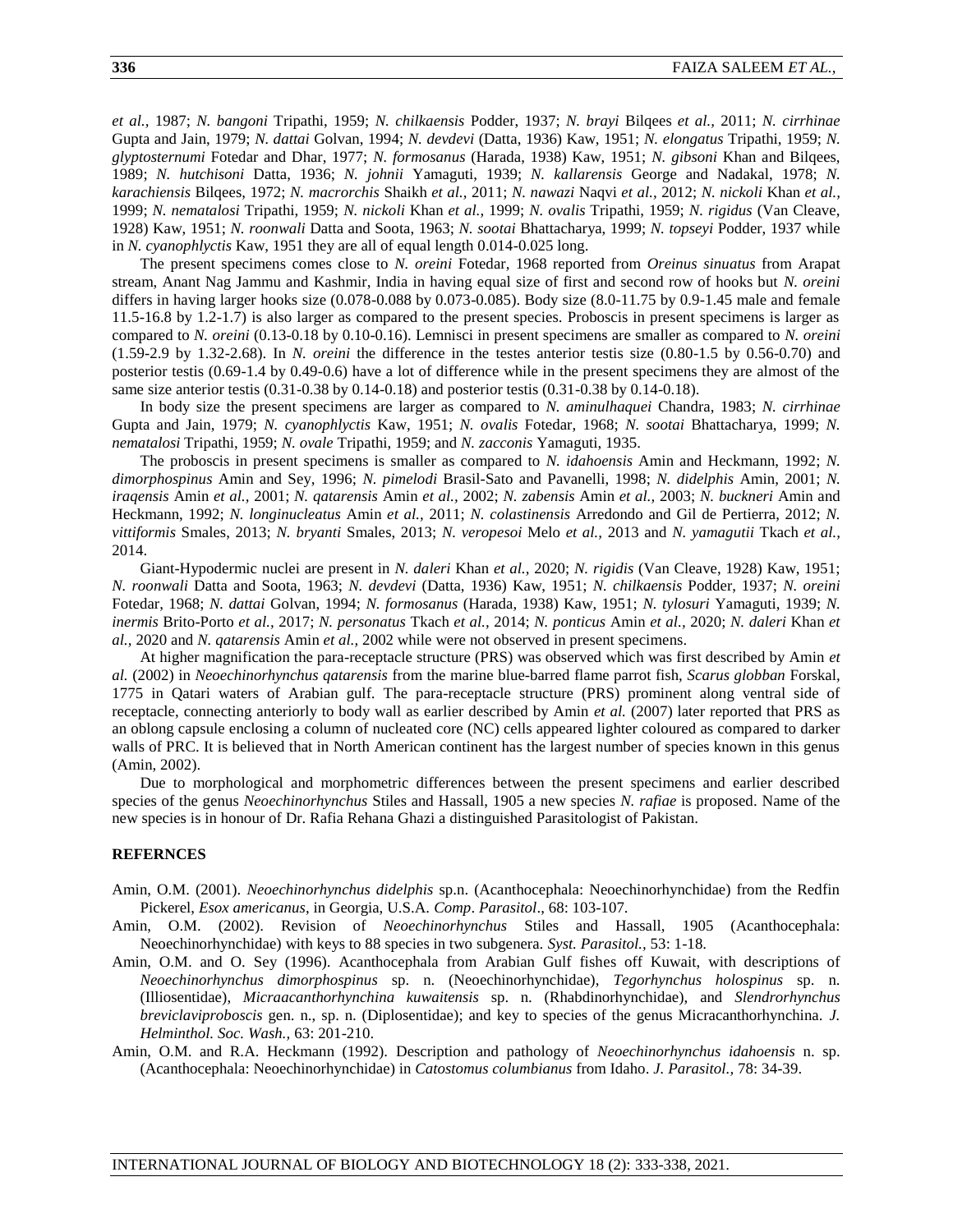- Amin, O.M., Ha, N.V. and Ha, D.N. (2011). First report of *Neoechinorhynchus* (Acanthocephala: Neoechinorhynchidae) from marine fish of the eastern seaboard of Vietnam, with the description of six new species. *Parasite*, 18: 21-34.
- Amin, O.M., M. Sharifdini, R.A. Heckmann, N. Rubtsova and H.J. Chine (2020). On the *Neoechinorhynchus agilis*  (Acanthocephala: Neoechinorhynchidae) complex, with a description of *Neoechinorhynchus ponticus* n. sp. from *Chelon auratus* in the Black Sea. *Parasite,* 27: 19-36.
- Amin, O.M., M.F.A. Saoud and K.S.R. Alkuwari (2002). *Neoechinorhynchus qatarensis* sp. n. (Acanthocephala: Neoechinorhynchidae) from the Blue-barred flame parrot fish, *Scarus gobban* Forsskål, 1775, in Qatar waters of the Arabian Gulf. *Parasitol. Int.,* 51: 171-196.
- Amin, O.M., R.A. Heckmann and M.D. Standing (2007). Structural-functional relationship of the para-receptacle structure in Acanthocephala. *Comp. Parasitol.,* 74: 383-387.
- Amin, O.M., R.S.S. Al-Sady, F.T. Mhaisen and S.F. Bassat (2001). *Neoechinorhynchus iraqensis* sp. n. (Acanthocephala: Neoechinorhynchidae) from the freshwater Mullet, *Liza abu* (Heckel), in Iraq. *Comp. Parasitol.,* 68: 108-111.
- Amin, O.M., S.M.A. Abdullah and F.T. Mhaisen (2003). *Neoechinorhynchus* (*Neoechinorhynchus zabensis* sp. n. (Acanthocephala: Neoechinorhynchidae) from freshwater fish in northern Iraq. *Folia Parasitol.,* 50: 293-297.
- Anonymous. (2007). Instituto Veneto di scienze, Lettere ed arti enviormental database on the pool of Venice. Archived from the original in 2010-10-13. Retrieved 2007-05-23.
- Arredondo, N.J. and A.A. Gil de Pertierra (2012). A new species of *Neoechinorhynchus* (Eoacanthocephala: Neoechinorhynchidae) from *Pachyurus bonariensis* (Perciformes: Sciaenidae) from the Parana River basin in Argentina, with comments on two other species of the genus. *Revue Suisse De Zoologie*, 119: 425-439.
- Bhattacharya, S.B. (1999). State Fauna Series, 4. Fauna of Meghalaya (Part 9): Acanthocephala. Zoological Survey of India, Calcutta. pp. 359-392.
- Bilqees, F.M. (1972). Description of two acanthocephala including a new species *Neoechinorhynchus karachiensis* (Neoechinorhynchidea: Neoechinorhynchida) from marine fishes of Karachi. *Sind. Uni. Res. J.,* 6: 93-100.
- Bilqees, F.M., G.S. Shaikh and A. Khan (2011). *Neoechinorhynchus brayi* sp.n. (Acanthocephala: Neoechinorhynchidae) in freshwater fish *Catla catla* from Sindh, Pakistan. *Int. J. Biol. Biotech.,* 8: 491-494.
- Brasil-Sato, M.de.C. and G.C. Pavanelli (1998). *Neoechinorhynchus pimelodi* sp. n. (Eoacanthocephala, Neoechinorhynchidae) parasitizing *Pimelodus maculatus* Lacepede, "Mandi Amarelo" (Siluroidei, Pimelodidae) from the Basin of the Sao Francisco River, Tres Marias, Minas Gerais, Brazil. *Revta Bras. Zool*., 15: 1003-1011.
- Brito-Porto, D., A.K. Silva-de Souza and J.C. de Oliveira-Malta (2017). A new species of *Neoechinorhynchus*  (Eoacanthocephala: Neoechinorhynchidae) from the freshwater fish *Ageneiosus inermis* (Siluriformes) in the Brazilian Amazon. *Rev. Mex. Biodivers.,* 88: 798-800.
- Cable, R.M. and W.T. Dill (1967). The morphology and life history of *Paulisentis fractas* Van Cleave and Bangham, 1949 (Acanthocephala: Neoechinorhynchidae) *J. Parasitol.,* 53: 810-817.
- Chandra, K.J. (1983). On *Neoechinorhynchus aminulhaquei* n. sp. (Acanthocephala) from a freshwater fish, *Mystus vittatus* (Bloch). *Indian J. Zoot.,* 24: 131-135.
- Chandra, K.J., K.H. Rao and K. Shyamsundari (1987). On *Neoechinorhynchus argentatus* new species, an Acanthocephalan parasite from a marine fish of Waltair*. Revta. Iber. Parasit.,* 45: 49-52.
- Datta, M.N. (1936). Scientific results of the Yale North India Expedition Biological Report no.20. Helminth parasites of fishes from North India, with special reference to acanthocephalans*. Rec. Ind. Mus.,* 38: 211-229.
- Datta, M.N. and T.D. Soota (1963). A new species of Acanthocepala *Neoechinorhynchus roonwali* from Afghanistan, and notes on *Pomphorhynchus kashmirensis* Kaw. *Rec. Indian Mus.,* 59: 35-39.
- FAO. (2016). Species fact sheets-*Mugil cephalus* (Linnaeus, 1758) fao.org. Archived from the original on 2015-11- 05. Retrieved 2016-04-30.
- Forsskal, P. (1775). Descriptions animalium avium, amphibiorum, piscium, insectorum, vermium, quae in itinere orientali observavit Petrus Forsskal. Post mortem auctoris edidit Carsten Niebuhr. Adjuncta est material medica Kahirina atque tabula maris rubri geographica. pp. 1-164.
- Fotedar, D.N. (1968). New species of *Neoechinorhynchus* Hamann, 1882, from *Oreinus sinuatus*, fresh water fish in Kashmir. *Kash. Sci.,* 5: 147-152.
- Fotedar, D.N. and R.L. Dhar (1977). Wide range infections of *Neoechinorhynchus* Hamann, 1892 in freshwater fishes of Jammu and Kashmir. In all India Symp. on Helminthology, Srinagar 8-11 Aug., 1977. pp. 36-37.
- George, P.V. and A.M. Nadakal (1978). Two new species of Acanthocephala from marine fishes of Kerala. *Aqua. Biol.,* 3: 91-97.
- Golvan, Y.J. (1994). Nomenclature of the Acanthocephala. *Res. Rev. Parasit.,* 54: 135-205.